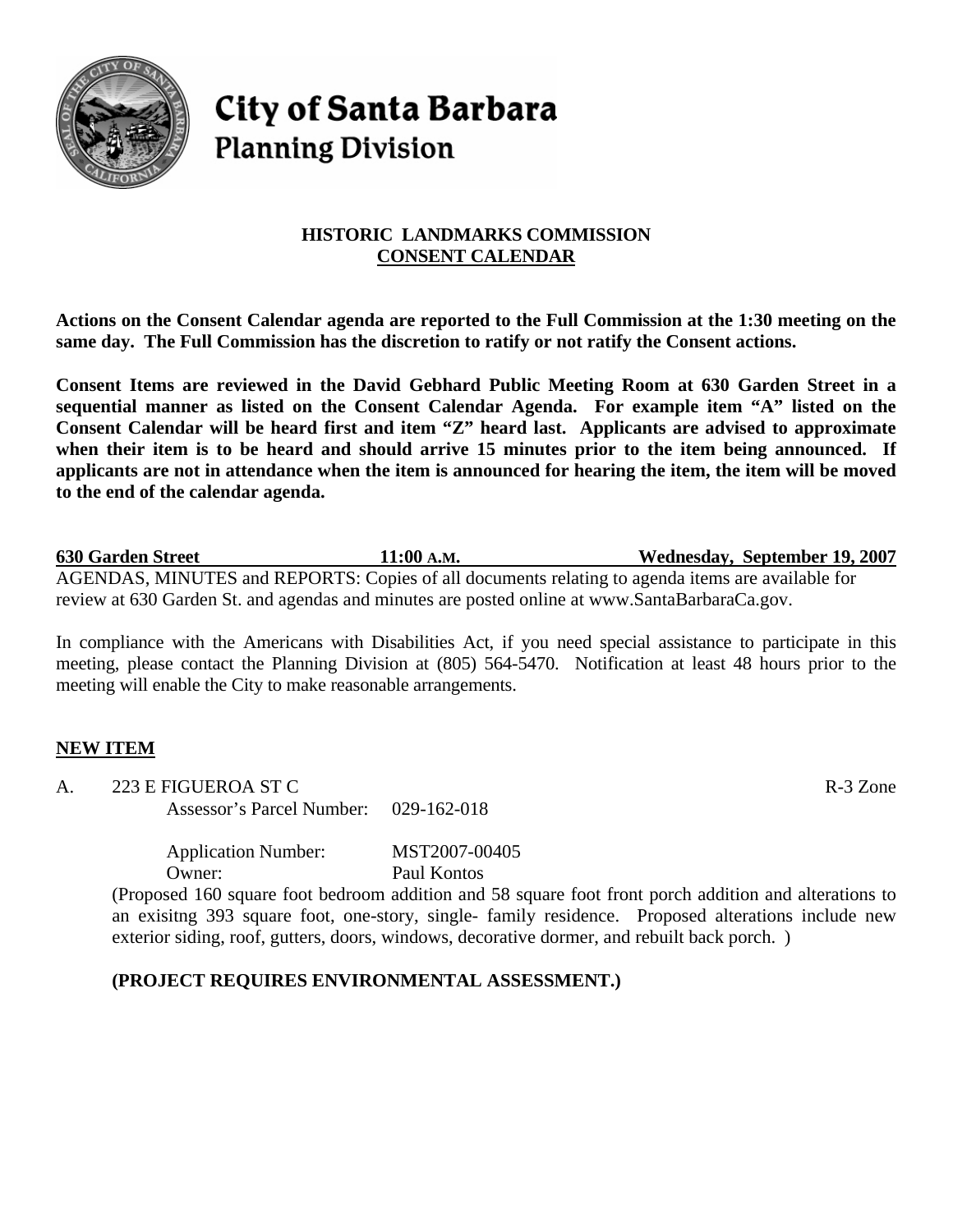#### **NEW ITEM**

| <b>B.</b> | 127 W CANON PERDIDO ST                                                                                                                                                                              |                    | $C-2$ Zone |
|-----------|-----------------------------------------------------------------------------------------------------------------------------------------------------------------------------------------------------|--------------------|------------|
|           | Assessor's Parcel Number: 037-042-002                                                                                                                                                               |                    |            |
|           | <b>Application Number:</b>                                                                                                                                                                          | MST2007-00441      |            |
|           | Owner:                                                                                                                                                                                              | Nshe Lakeport, Llc |            |
|           | Architect:                                                                                                                                                                                          | Lenvik & Minor     |            |
|           | (Proposal to remodel the entire rear facade of a commercial building, provide access to a previously-<br>approved second floor tower room, stripe the rear parking lot, and add a trash enclosure.) |                    |            |
|           |                                                                                                                                                                                                     |                    |            |

#### **CONTINUED ITEM**

| C. | $1017$ STATE ST                       |  | $C-2$ Zone |
|----|---------------------------------------|--|------------|
|    | Assessor's Parcel Number: 039-281-019 |  |            |
|    |                                       |  |            |

Application Number: MST2007-00390 Owner: Victor and Sus Schaff Business Name: Outfit (Proposal to permit an as-built wooden planter cover on an existing storefront. )

## **(Second Concept Review.)**

#### **FINAL REVIEW**

D. 636 STATE ST C-M Zone

Assessor's Parcel Number: 037-132-001

| <b>Application Number:</b> | MST2007-00257               |
|----------------------------|-----------------------------|
| Owner:                     | <b>Gallina Family Trust</b> |
| Architect:                 | Kenneth Gruskin             |
| Applicant:                 | Derrick Prudigalidad        |
| <b>Business Name:</b>      | <b>Verizon Wireless</b>     |

(Proposal for exterior alterations of the streetscape facade including changes to finishes, doors, and windows. Proposed new signage to be reviewed by the Sign Committee under a separate permit.)

#### **(Final Approval of the project is requested.)**